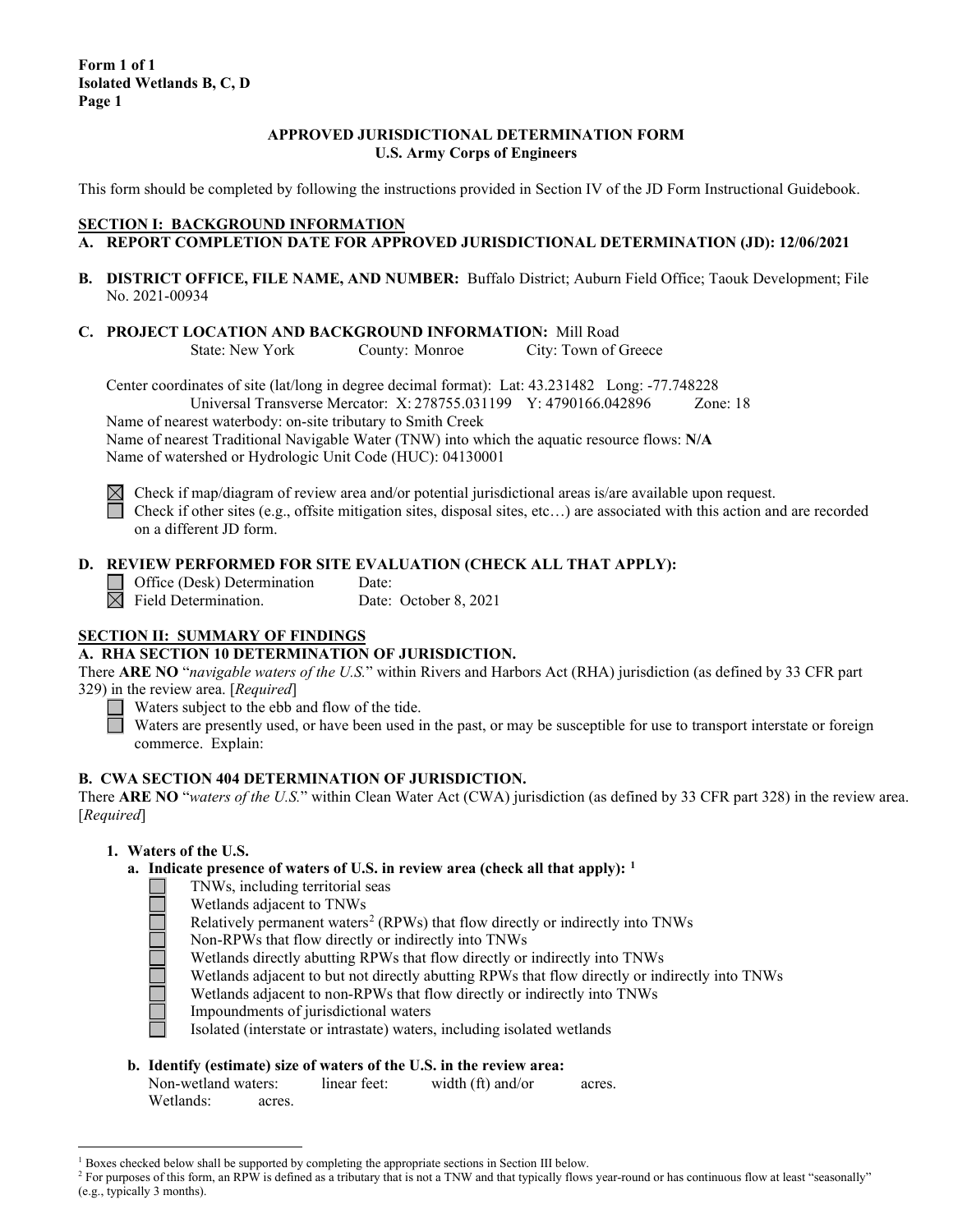**c. Limits (boundaries) of jurisdiction** based on: **Pick List** Elevation of established OHWM (if known):

### **2. Non-regulated waters/wetlands (check if applicable):[3](#page-1-0)**

 $\boxtimes$  Potentially jurisdictional waters and/or wetlands were assessed within the review area and determined to be not jurisdictional.

| Wetland B | PFO | $0.42$ acre  |
|-----------|-----|--------------|
| Wetland C | PFO | $1.09$ acres |
| Wetland D | PFO | $0.16$ acre  |

Explain: Wetlands B, C, and D established in shallow micro-topographic depressional areas and found to be isolated, intrastate wetlands which have no interstate or foreign commerce nexus.

#### **SECTION III: CWA ANALYSIS**

#### **A. TNWs AND WETLANDS ADJACENT TO TNWs**

**The agencies will assert jurisdiction over TNWs and wetlands adjacent to TNWs. If the aquatic resource is a TNW, complete Section III.A.1 and Section III.D.1. only; if the aquatic resource is a wetland adjacent to a TNW, complete Sections III.A.1 and 2 and Section III.D.1.; otherwise, see Section III.B below**.

**1. TNW**  Identify TNW: Summarize rationale supporting determination:

#### **2. Wetland adjacent to TNW**

Summarize rationale supporting conclusion that wetland is "adjacent":

**B. CHARACTERISTICS OF TRIBUTARY (THAT IS NOT A TNW) AND ITS ADJACENT WETLANDS (IF ANY): This section summarizes information regarding characteristics of the tributary and its adjacent wetlands, if any, and it helps determine whether or not the standards for jurisdiction established under** *Rapanos* **have been met.** 

**The agencies will assert jurisdiction over non-navigable tributaries of TNWs where the tributaries are "relatively permanent waters" (RPWs), i.e. tributaries that typically flow year-round or have continuous flow at least seasonally (e.g., typically 3 months). A wetland that directly abuts an RPW is also jurisdictional. If the aquatic resource is not a TNW, but has year-round (perennial) flow, skip to Section III.D.2. If the aquatic resource is a wetland directly abutting a tributary with perennial flow, skip to Section III.D.4.** 

**A wetland that is adjacent to but that does not directly abut an RPW requires a significant nexus evaluation. Corps districts and EPA regions will include in the record any available information that documents the existence of a significant nexus between a relatively permanent tributary that is not perennial (and its adjacent wetlands if any) and a traditional navigable water, even though a significant nexus finding is not required as a matter of law.**

**If the waterbody[4](#page-1-1) is not an RPW, or a wetland directly abutting an RPW, a JD will require additional data to determine if the waterbody has a significant nexus with a TNW. If the tributary has adjacent wetlands, the significant nexus evaluation must consider the tributary in combination with all of its adjacent wetlands. This significant nexus evaluation that combines, for analytical purposes, the tributary and all of its adjacent wetlands is used whether the review area identified in the JD request is the tributary, or its adjacent wetlands, or both. If the JD covers a tributary with adjacent wetlands, complete Section III.B.1 for the tributary, Section III.B.2 for any onsite wetlands, and Section III.B.3 for all wetlands adjacent to that tributary, both onsite and offsite. The determination whether a significant nexus exists is determined in Section III.C below.**

<span id="page-1-0"></span><sup>&</sup>lt;sup>3</sup> Supporting documentation is presented in Section III.F.

<span id="page-1-1"></span><sup>4</sup> Note that the Instructional Guidebook contains additional information regarding swales, ditches, washes, and erosional features generally and in the arid **West**.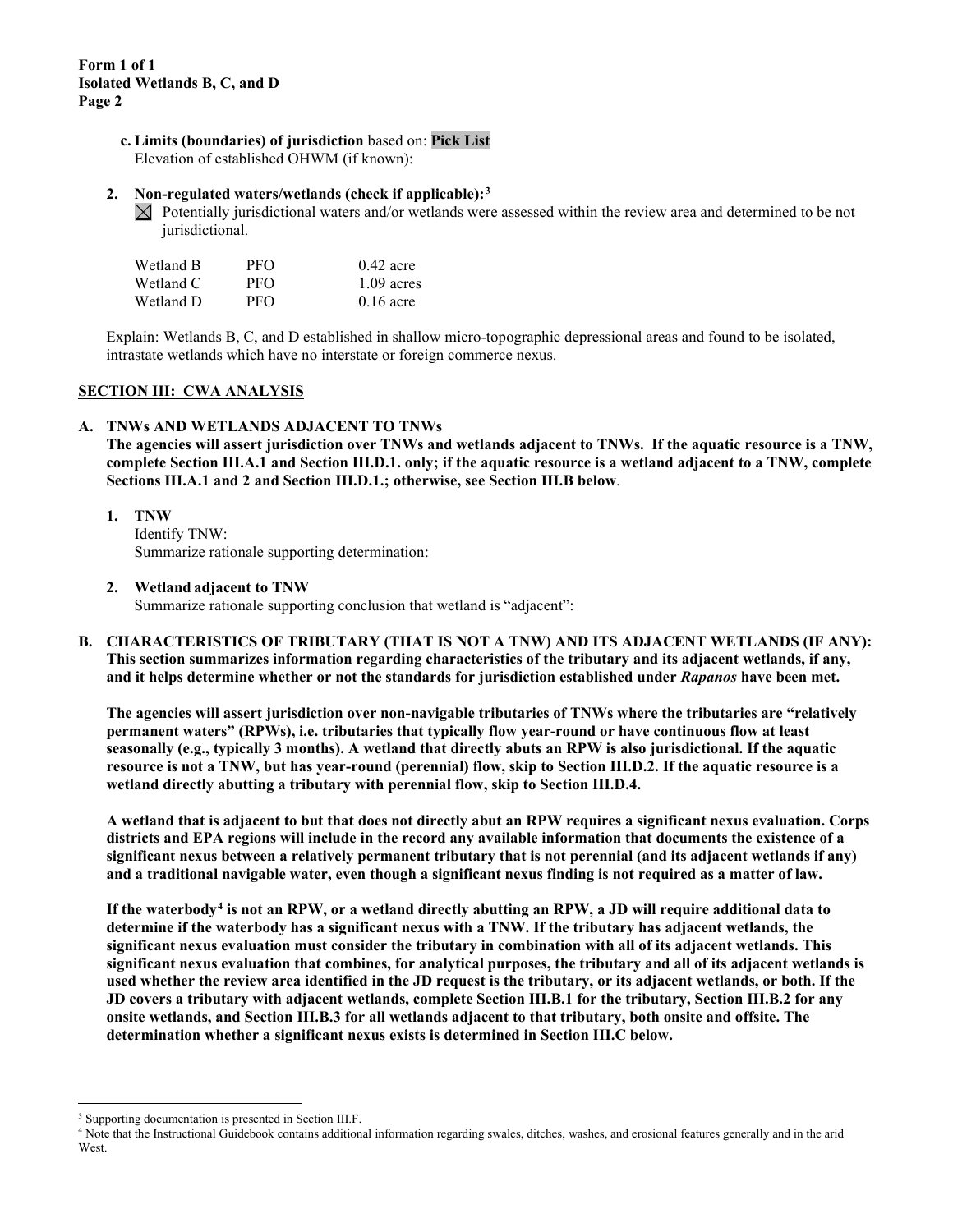**1. Characteristics of non-TNWs that flow directly or indirectly into TNW**

| (i) | <b>General Area Conditions:</b> |                  |  |  |
|-----|---------------------------------|------------------|--|--|
|     | Watershed size:                 | <b>Pick List</b> |  |  |
|     | Drainage area:                  | <b>Pick List</b> |  |  |
|     | Average annual rainfall:        | inches           |  |  |

# **(ii) Physical Characteristics:**

(a) Relationship with TNW:

| $\Box$ Tributary flows directly into TNW.                         |  |  |
|-------------------------------------------------------------------|--|--|
| Tributary flows through Pick List tributaries before entering TNW |  |  |
| Project waters are Pick List river miles from TNW                 |  |  |
| Project waters are Pick List river miles from RPW                 |  |  |
| Project waters are Pick List aerial (straight) miles from TNW     |  |  |
| Project waters are Pick List aerial (straight) miles from RPW     |  |  |
| Project waters cross or serve as state boundaries. Explain:       |  |  |
| Identify flow route to $TNW5$ :                                   |  |  |
| Tributary stream order, if known:                                 |  |  |

| (b) General Tributary Characteristics (check all that apply):                   |  |  |  |
|---------------------------------------------------------------------------------|--|--|--|
| Natural<br><b>Tributary</b> is:                                                 |  |  |  |
| Artificial (man-made). Explain:                                                 |  |  |  |
| Manipulated (man-altered). Explain:                                             |  |  |  |
| Tributary properties with respect to top of bank (estimate):                    |  |  |  |
| Average width:<br>feet                                                          |  |  |  |
| Average depth:<br>feet                                                          |  |  |  |
| Average side slopes: Pick List                                                  |  |  |  |
| Primary tributary substrate composition (check all that apply):                 |  |  |  |
| Silts<br>Sands<br>Concrete                                                      |  |  |  |
| Cobbles<br>Muck<br>Gravel                                                       |  |  |  |
| Bedrock<br>Vegetation. Type/% cover:                                            |  |  |  |
| Other. Explain:                                                                 |  |  |  |
| Tributary condition/stability [e.g., highly eroding, sloughing banks]. Explain: |  |  |  |
| Presence of run/riffle/pool complexes. Explain:                                 |  |  |  |
| Tributary geometry: Pick List                                                   |  |  |  |
| Tributary gradient (approximate average slope):<br>$\frac{0}{0}$                |  |  |  |
|                                                                                 |  |  |  |
| $(c)$ Flow:                                                                     |  |  |  |
| Tributary provides for: Pick List                                               |  |  |  |
| Estimate average number of flow events in review area/year: Pick List           |  |  |  |
| Describe flow regime:                                                           |  |  |  |
| Other information on duration and volume:                                       |  |  |  |
| Surface flow is: Pick List. Characteristics:                                    |  |  |  |
| Subsurface flow: Pick List. Explain findings:                                   |  |  |  |
| Dye (or other) test performed:                                                  |  |  |  |
| Tributary has (check all that apply):                                           |  |  |  |
| Bed and banks                                                                   |  |  |  |
| OHWM <sup>6</sup> (check all indicators that apply):                            |  |  |  |
| clear, natural line impressed on the bank<br>the presence of litter and debris  |  |  |  |
| changes in the character of soil<br>destruction of terrestrial vegetation       |  |  |  |
| the presence of wrack line<br>shelving                                          |  |  |  |
| sediment sorting<br>vegetation matted down, bent, or absent                     |  |  |  |
| leaf litter disturbed or washed away<br>scour                                   |  |  |  |

<span id="page-2-1"></span><span id="page-2-0"></span><sup>&</sup>lt;sup>5</sup> Flow route can be described by identifying, e.g., tributary a, which flows through the review area, to flow into tributary b, which then flows into TNW.<br><sup>6</sup>A natural or man-made discontinuity in the OHWM does not nece the OHWM has been removed by development or agricultural practices). Where there is a break in the OHWM that is unrelated to the waterbody's flow regime (e.g., flow over a rock outcrop or through a culvert), the agencies will look for indicators of flow above and below the break.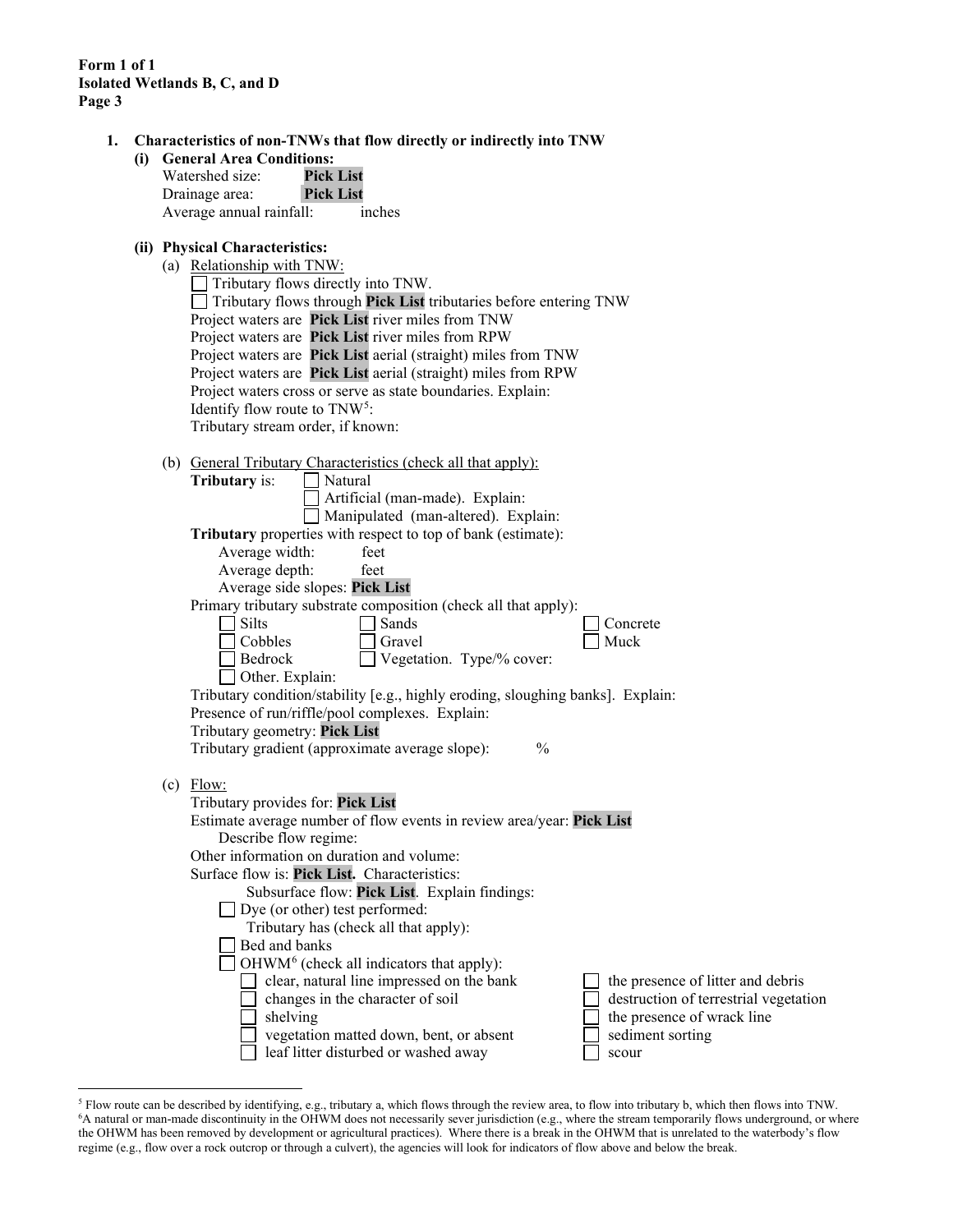multiple observed or predicted flow events  $\Box$  sediment deposition abrupt change in plant community  $\Box$  water staining

 $\Box$  other (list):

Discontinuous OHWM.<sup>[7](#page-3-0)</sup> Explain:

If factors other than the OHWM were used to determine lateral extent of CWA jurisdiction (check all that apply):

# High Tide Line indicated by: Mean High Water Mark indicated by:

- $\Box$  oil or scum line along shore objects  $\Box$  survey to available datum; fine shell or debris deposits (foreshore)  $\Box$  physical markings; physical markings/characteristics  $\Box$  vegetation lines/changes in vegetation types. tidal gauges
- other (list):

# **(iii) Chemical Characteristics:**

Characterize tributary (e.g., water color is clear, discolored, oily film; water quality; general watershed characteristics, etc.). Explain:

Identify specific pollutants, if known:

# **(iv) Biological Characteristics. Channel supports (check all that apply):**

- Riparian corridor. Characteristics (type, average width):
	- **Wetland fringe. Characteristics:**
- $\Box$  Habitat for:
	- Federally Listed species. Explain findings:
	- $\Box$  Fish/spawn areas. Explain findings:
	- Other environmentally-sensitive species. Explain findings:
	- $\Box$  Aquatic/wildlife diversity. Explain findings:

#### **2. Characteristics of wetlands adjacent to non-TNW that flow directly or indirectly into TNW (i) Physical Characteristics:**

- (a) General Wetland Characteristics:
	- Properties:

Wetland size: acres Wetland type. Explain: Wetland quality. Explain: Project wetlands cross or serve as state boundaries. Explain:

(b) General Flow Relationship with Non-TNW:

Flow is: **Pick List**. Explain: Surface flow is**: Pick List**  Characteristics: Subsurface flow: **Pick List**. Explain findings: Dye (or other) test performed:

## (c) Wetland Adjacency Determination with Non-TNW:

Directly abutting

Not directly abutting

- Discrete wetland hydrologic connection. Explain:
- Ecological connection. Explain:
- Separated by berm/barrier. Explain:

# <span id="page-3-0"></span>(d) Proximity (Relationship) to TNW

Project wetlands are **Pick List** river miles from TNW. Project waters are **Pick List** aerial (straight) miles from TNW. Flow is from: **Pick List.** Estimate approximate location of wetland as within the **Pick List** floodplain.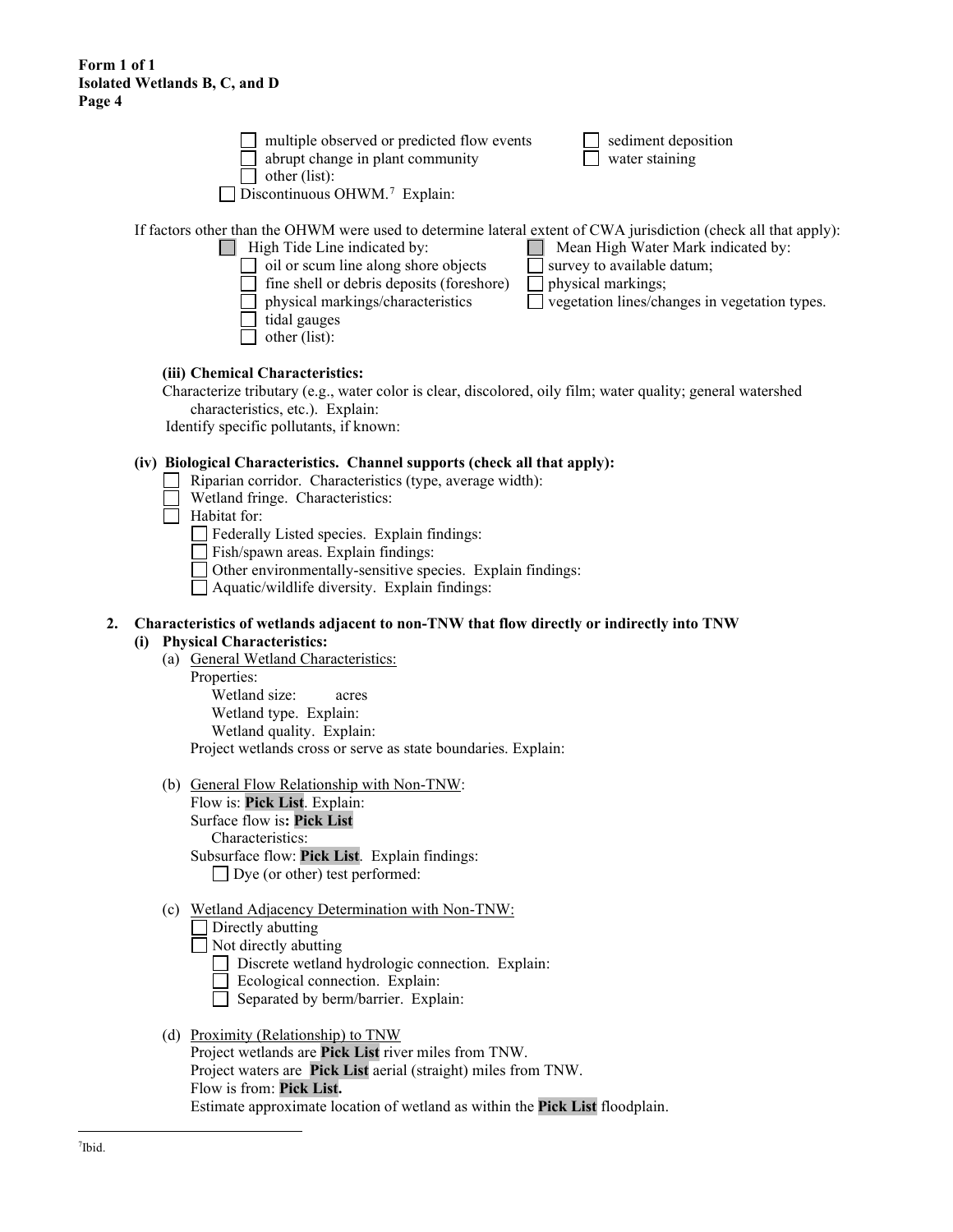#### **(ii) Chemical Characteristics:**

Characterize wetland system (e.g., water color is clear, brown, oil film on surface; water quality; general watershed characteristics; etc.). Explain: Identify specific pollutants, if known:

**(iii)Biological Characteristics. Wetland supports (check all that apply):**

- Riparian buffer. Characteristics (type, average width):
- Vegetation type/percent cover. Explain:

 $\Box$  Habitat for:

Federally Listed species. Explain findings:

 $\Box$  Fish/spawn areas. Explain findings:

- Other environmentally-sensitive species. Explain findings:
- Aquatic/wildlife diversity. Explain findings:

# **3. Characteristics of all wetlands adjacent to the tributary (if any)**

All wetland(s) being considered in the cumulative analysis: **Pick List** Approximately () acres in total are being considered in the cumulative analysis. For each wetland, specify the following:

Directly abuts? (Y/N) Size (in acres) Directly abuts? (Y/N) Size (in acres) Summarize overall biological, chemical and physical functions being performed:

# **C. SIGNIFICANT NEXUS DETERMINATION**

**A significant nexus analysis will assess the flow characteristics and functions of the tributary itself and the functions performed by any wetlands adjacent to the tributary to determine if they significantly affect the chemical, physical, and biological integrity of a TNW. For each of the following situations, a significant nexus exists if the tributary, in combination with all of its adjacent wetlands, has more than a speculative or insubstantial effect on the chemical, physical and/or biological integrity of a TNW. Considerations when evaluating significant nexus include, but are not limited to the volume, duration, and frequency of the flow of water in the tributary and its proximity to a TNW, and the functions performed by the tributary and all its adjacent wetlands. It is not appropriate to determine significant nexus based solely on any specific threshold of distance (e.g. between a tributary and its adjacent wetland or between a tributary and the TNW). Similarly, the fact an adjacent wetland lies within or outside of a floodplain is not solely determinative of significant nexus.** 

**Draw connections between the features documented and the effects on the TNW, as identified in the** *Rapanos* **Guidance and discussed in the Instructional Guidebook. Factors to consider include, for example:**

- Does the tributary, in combination with its adjacent wetlands (if any), have the capacity to carry pollutants or flood waters to TNWs, or to reduce the amount of pollutants or flood waters reaching a TNW?
- Does the tributary, in combination with its adjacent wetlands (if any), provide habitat and lifecycle support functions for fish and other species, such as feeding, nesting, spawning, or rearing young for species that are present in the TNW?
- Does the tributary, in combination with its adjacent wetlands (if any), have the capacity to transfer nutrients and organic carbon that support downstream foodwebs?
- Does the tributary, in combination with its adjacent wetlands (if any), have other relationships to the physical, chemical, or biological integrity of the TNW?

**Note: the above list of considerations is not inclusive and other functions observed or known to occur should be documented below:**

- **1. Significant nexus findings for non-RPW that has no adjacent wetlands and flows directly or indirectly into TNWs.** Explain findings of presence or absence of significant nexus below, based on the tributary itself, then go to Section III.D:
- **2. Significant nexus findings for non-RPW and its adjacent wetlands, where the non-RPW flows directly or indirectly into TNWs.** Explain findings of presence or absence of significant nexus below, based on the tributary in combination with all of its adjacent wetlands, then go to Section III.D: .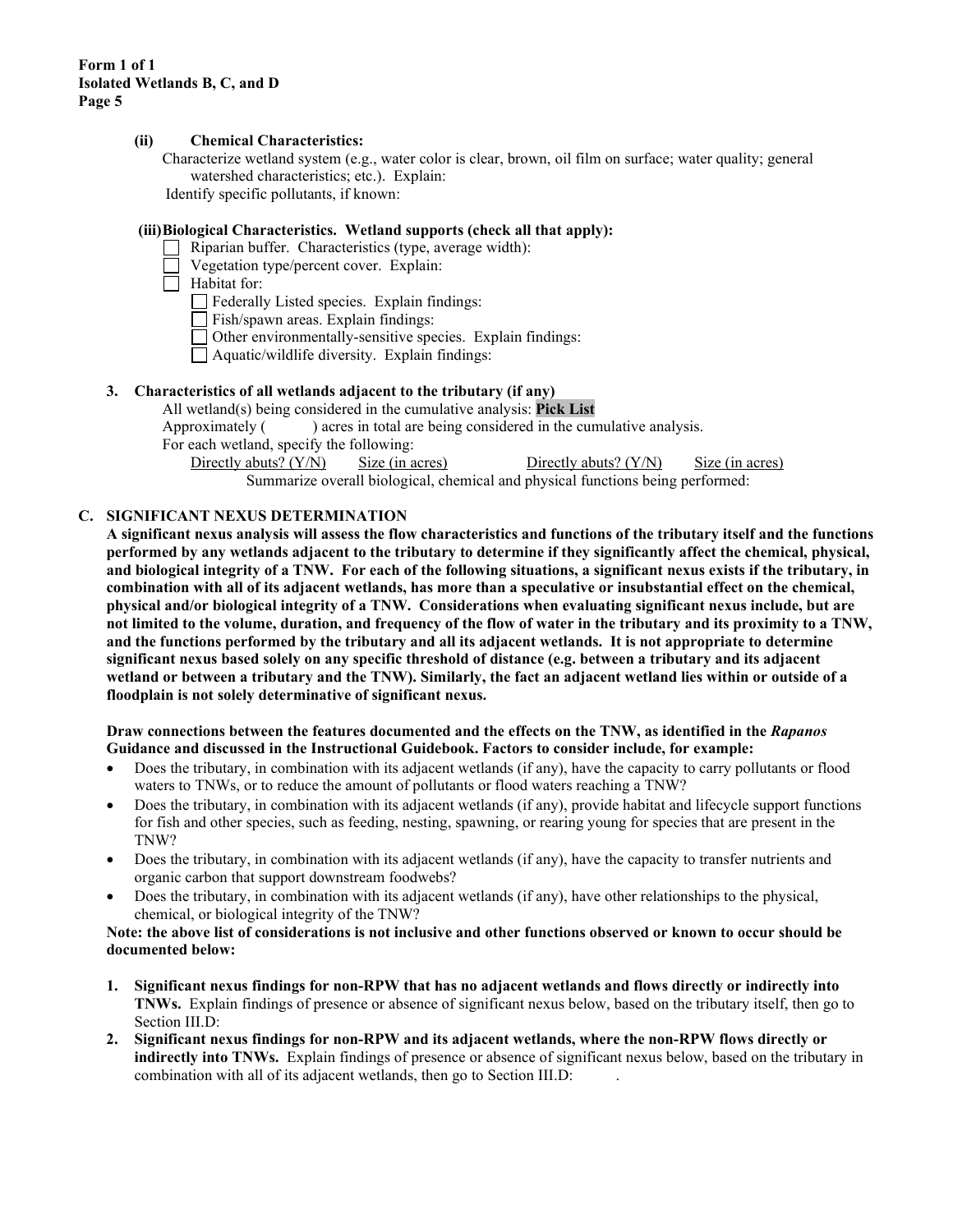> **3. Significant nexus findings for wetlands adjacent to an RPW but that do not directly abut the RPW.** Explain findings of presence or absence of significant nexus below, based on the tributary in combination with all of its adjacent wetlands, then go to Section III.D:

## **D. DETERMINATIONS OF JURISDICTIONAL FINDINGS. THE SUBJECT WATERS/WETLANDS ARE (CHECK ALL THAT APPLY):**

- **1. TNWs and Adjacent Wetlands.** Check all that apply and provide size estimates in review area: TNWs: linear feet width (ft), Or, acres. Wetlands adjacent to TNWs: acres.
- **2. RPWs that flow directly or indirectly into TNWs.**
	- Tributaries of TNWs where tributaries typically flow year-round are jurisdictional. Provide data and rationale indicating that tributary is perennial: .
	- Tributaries of TNW where tributaries have continuous flow "seasonally" (e.g., typically three months each year) ш are jurisdictional. Data supporting this conclusion is provided at Section III.B. Provide rationale indicating that tributary flows seasonally:

Provide estimates for jurisdictional waters in the review area (check all that apply):

- Tributary waters: linear feet width (ft).
- Other non-wetland waters: acres.

Identify type(s) of waters:

# **3. Non-RPWs[8](#page-5-0) that flow directly or indirectly into TNWs.**

Waterbody that is not a TNW or an RPW, but flows directly or indirectly into a TNW, and it has a significant nexus with a TNW is jurisdictional. Data supporting this conclusion is provided at Section III.C.

Provide estimates for jurisdictional waters within the review area (check all that apply):

- Tributary waters: linear feet width (ft).
	- Other non-wetland waters: acres.

Identify type(s) of waters:

**4. Wetlands directly abutting an RPW that flow directly or indirectly into TNWs.** 

 $\Box$  Wetlands directly abut RPW and thus are jurisdictional as adjacent wetlands.

Wetlands directly abutting an RPW where tributaries typically flow year-round. Provide data and rationale indicating that tributary is perennial in Section III.D.2, above. Provide rationale indicating that wetland is directly abutting an RPW:

Wetlands directly abutting an RPW where tributaries typically flow "seasonally." Provide data indicating  $\mathcal{L}$ that tributary is seasonal in Section III.B and rationale in Section III.D.2, above. Provide rationale indicating that wetland is directly abutting an RPW:

Provide acreage estimates for jurisdictional wetlands in the review area: acres.

**5. Wetlands adjacent to but not directly abutting an RPW that flow directly or indirectly into TNWs.**

Wetlands that do not directly abut an RPW, but when considered in combination with the tributary to which they are adjacent and with similarly situated adjacent wetlands, have a significant nexus with a TNW are jurisidictional. Data supporting this conclusion is provided at Section III.C.

Provide acreage estimates for jurisdictional wetlands in the review area: acres.

## **6. Wetlands adjacent to non-RPWs that flow directly or indirectly into TNWs.**

 $\Box$  Wetlands adjacent to such waters, and have when considered in combination with the tributary to which they are adjacent and with similarly situated adjacent wetlands, have a significant nexus with a TNW are jurisdictional. Data supporting this conclusion is provided at Section III.C.

<span id="page-5-0"></span>Provide estimates for jurisdictional wetlands in the review area: acres.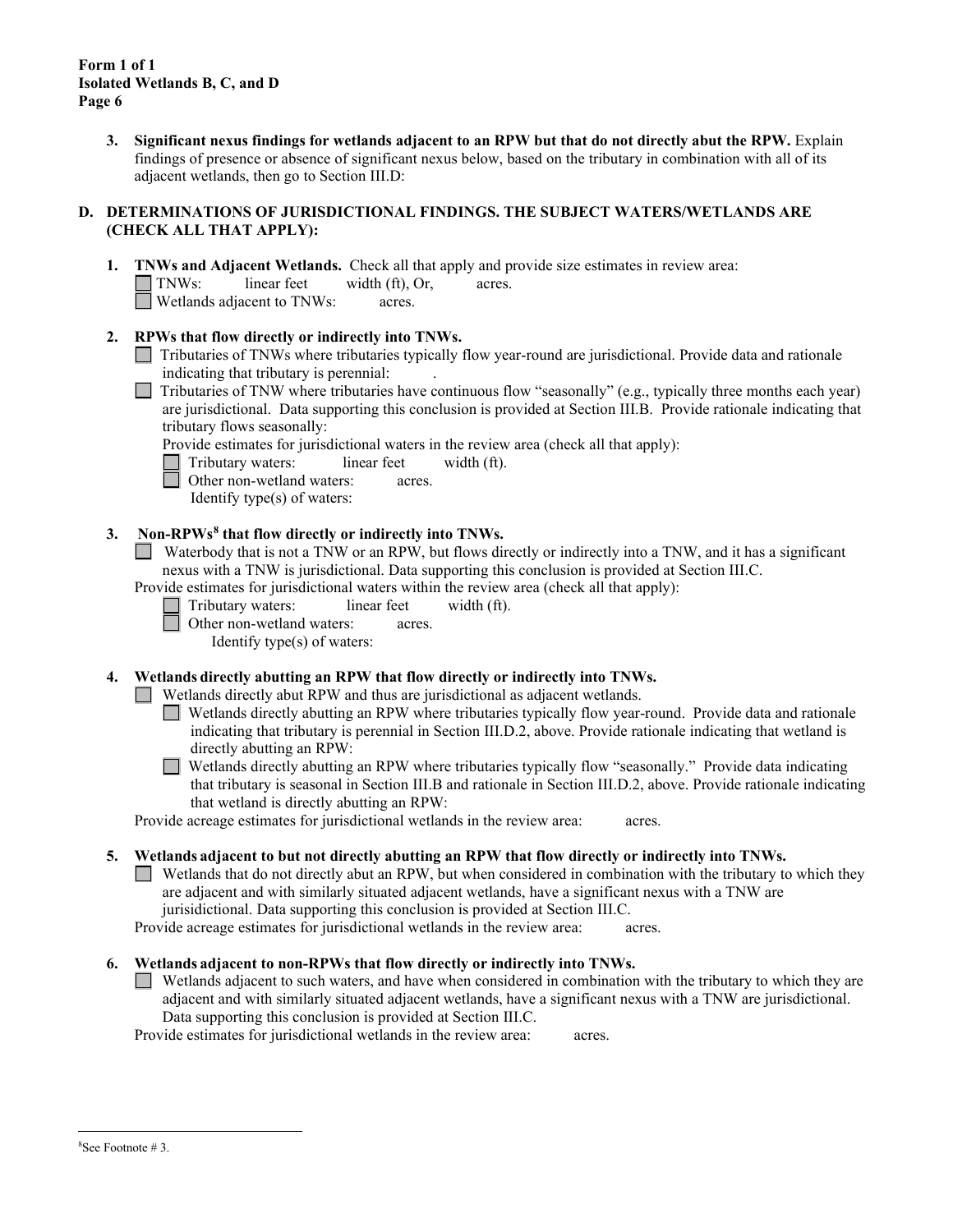### **7. Impoundments of jurisdictional waters. [9](#page-6-0)**

As a general rule, the impoundment of a jurisdictional tributary remains jurisdictional.

- Demonstrate that impoundment was created from "waters of the U.S.," or
- Demonstrate that water meets the criteria for one of the categories presented above (1-6), or
- Demonstrate that water is isolated with a nexus to commerce (see E below).  $\Box$

#### **E. ISOLATED [INTERSTATE OR INTRA-STATE] WATERS, INCLUDING ISOLATED WETLANDS, THE USE, DEGRADATION OR DESTRUCTION OF WHICH COULD AFFECT INTERSTATE COMMERCE, INCLUDING ANY SUCH WATERS (CHECK ALL THAT APPLY):[10](#page-6-1)**

- which are or could be used by interstate or foreign travelers for recreational or other purposes.
- from which fish or shellfish are or could be taken and sold in interstate or foreign commerce.
- which are or could be used for industrial purposes by industries in interstate commerce.
- Interstate isolated waters.Explain:
- Other factors.Explain:

#### **Identify water body and summarize rationale supporting determination:** .

Provide estimates for jurisdictional waters in the review area (check all that apply):

- Tributary waters: linear feet width (ft).
- Other non-wetland waters: acres.
- Identify type(s) of waters:
- **Netlands:** acres.

#### **F. NON-JURISDICTIONAL WATERS, INCLUDING WETLANDS (CHECK ALL THAT APPLY):**

If potential wetlands were assessed within the review area, these areas did not meet the criteria in the 1987 Corps of Engineers Wetland Delineation Manual and/or appropriate Regional Supplements.

 $\boxtimes$  Review area included isolated waters with no substantial nexus to interstate (or foreign) commerce.

#### **Prior to the Jan 2001 Supreme Court decision in "***SWANCC***," the review area would have been regulated**  $\blacksquare$ **based solely on the "Migratory Bird Rule" (MBR).**

Waters do not meet the "Significant Nexus" standard, where such a finding is required for jurisdiction. Explain:  $\boxtimes$  Other: (explain, if not covered above):

#### **Wetlands B, C, and D**

The 1951 historic aerial shows the subject parcel and surrounding area as cleared farmland with sparce residences along Mill Road. The 1969 aerial shows residential activity along Mill Road and it is evident that the subject parcel is no longer in agriculture and appears to be in a state of mid-successional growth. Currently, the review area entirely forested.

The densely forested parcel obstructs depiction of the subject wetlands on historic aerials. The delineation map indicates that the wetlands extend beyond the review area. On-site observations made during the Corps site visit on October 8, 2021, included investigation of the wetlands beyond the review area and confirmed the location and geographic isolation of Wetlands B, C, and D which have no connection to downstream waters.

According to the Web Soil Survey, Wetlands B, C, and D occur in Lairdsville silt loam with a hydric rating of 0 or Lockport silty clay loam with a hydric rating of 5.

The nearest RPW is the on-site unnamed tributary to Smith Creek (Stream A – which is processed under a preliminary jurisdictional determination). The tributary is approximately 300+ feet to the northeast for Wetlands C and D and over 800+ feet northeast from Wetland B. Microtopography and potential overland flow distance are obstructions to connectivity.

<span id="page-6-0"></span><sup>&</sup>lt;sup>9</sup> To complete the analysis refer to the key in Section III.D.6 of the Instructional Guidebook.

<span id="page-6-1"></span>**<sup>10</sup> Prior to asserting or declining CWA jurisdiction based solely on this category, Corps Districts will elevate the action to Corps and EPA HQ for review consistent with the process described in the Corps/EPA** *Memorandum Regarding CWA Act Jurisdiction Following Rapanos.*